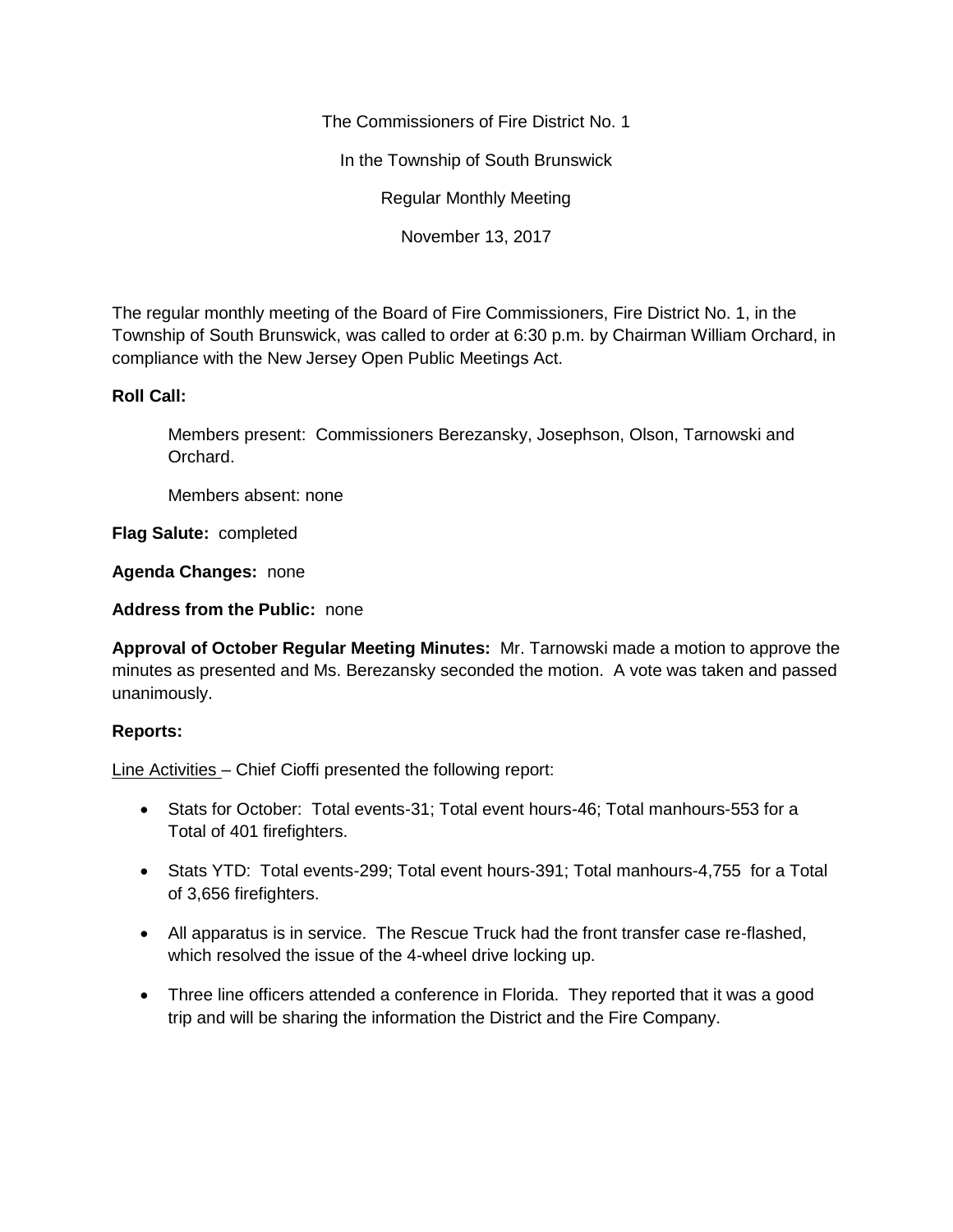President's Report – Mr. Melchisky reported that the Fire Company's budget for 2018 will remain the same.

Treasurer's Report – Ms. Berezansky presented the report (file copy attached) and noted that all bills had been paid and all accounts reconciled. After review of the Voucher List, Mr. Tarnowski made a motion to approve the List as presented and Mr. Olson seconded the motion. A vote was taken and passed unanimously.

Secretary's Report – Mr. Olson had nothing to report.

Fire Coordinator's Report – Mr. Perez reported, as did the Chief, the Rescue Truck needed repairs, however, there was also a problem with an ignition wire which required the Truck to be towed at a cost of \$657.

Chairman's Report – Mr.Orchard had nothing to report.

Standing Committee Reports:

*Fire Company Liaison –* no report.

*Rescue Squad Liaison* – no report.

*Public Relations* – everything is OK.

*State Association* – the next meeting will be in December

*Insurance* – all coverages are paid and Mr. Perez will be meeting with the Workman's Comp representatives next week.

## **Unfinished Business:** none

## **New Business: 2018 Budget**

Mr. Perez presented the suggested 2018 Budget (file copy attached) and noted that the ratables are not included in the calculations. The budget is about \$10K more than last year but the amount to be infused is less than last year.

Mr. Perez reported that Firefighter Medical was decreased, as the Company will go to a new program which will allow all members to use their own doctors. If there are co-pays, members will be re-imbursed. A new Firefighter Fitness has been written up and will be discussed to see how to implement it.

Mr. Perez explained that the \$100,500 for Capital Projects was the money left over from the bond payment from the building. The money was used this year to purchase the Pick-up Truck. In order to keep that money in the budget , a project that would increase the safety for the Fire Company and those who drive roads in the area, is being considered. It is a